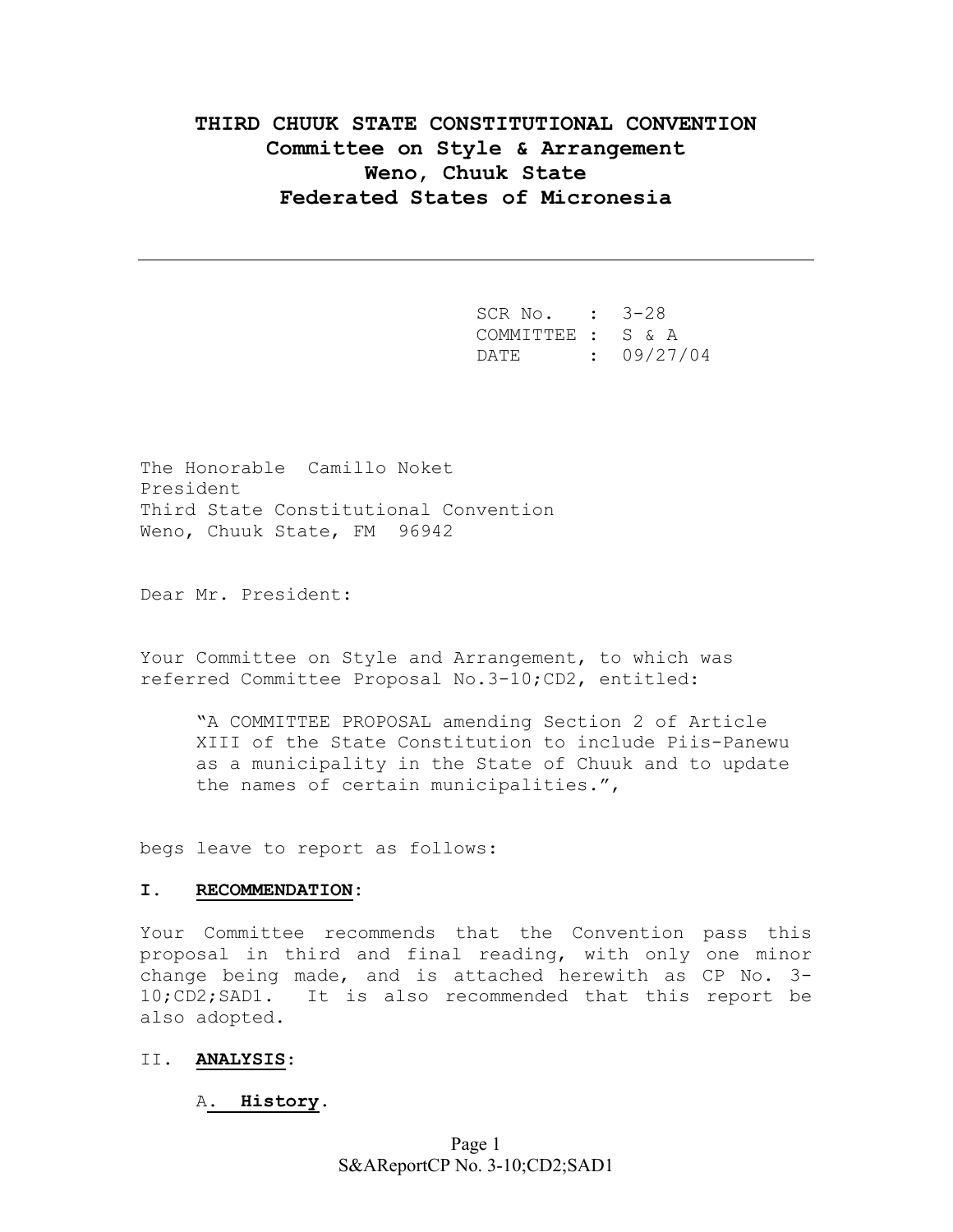Originally, this committee proposal was Delegate Proposal No. 3-19, and having gone through the process with changes made to it, resulting in its Convention Draft Two form, with the purpose of updating the names by which certain municipalities in the state are known and have been recognized traditionally with respect to their individual "**loos**" as sovereign people in their own respect.

Additionally, while Piis-Panewu got her sovereignty years back as a constitutional government, that name (**Piis-Panewu**) has never been made part of the state constitution to date. If passed by this Convention in final reading, Piis-Panewu as a municipality already existed, will be included on the constitutional list of municipalities of the State of Chuuk.

## B. **Findings**.

This is an important proposal by intent and purpose, and should be passed and become part of the Constitution as soon as passed, to reflect the noble cause sought herein, especially in the case where historical origins of certain municipal governments in the state are unknown, such names as are contained in this proposal can speak for those municipalities concerned with respect to their cultural significance. It could be a great source of valuable information for the new generation which is mostly ignorant of its past.

#### C. **Amendments**.

Only one minor change is being made, and your Committee is confident of the content of this proposal as passed second reading by the Convention earlier. The only change made herein is shown on the attached proposal.

## III. **CONCLUSION**.

Your Committee recommends passage in third and final reading by the Convention of the attached proposal, and designated as CP No. 3-10;CD2;SAD1. It is also recommended that this report be also adopted.

Respectfully submitted,